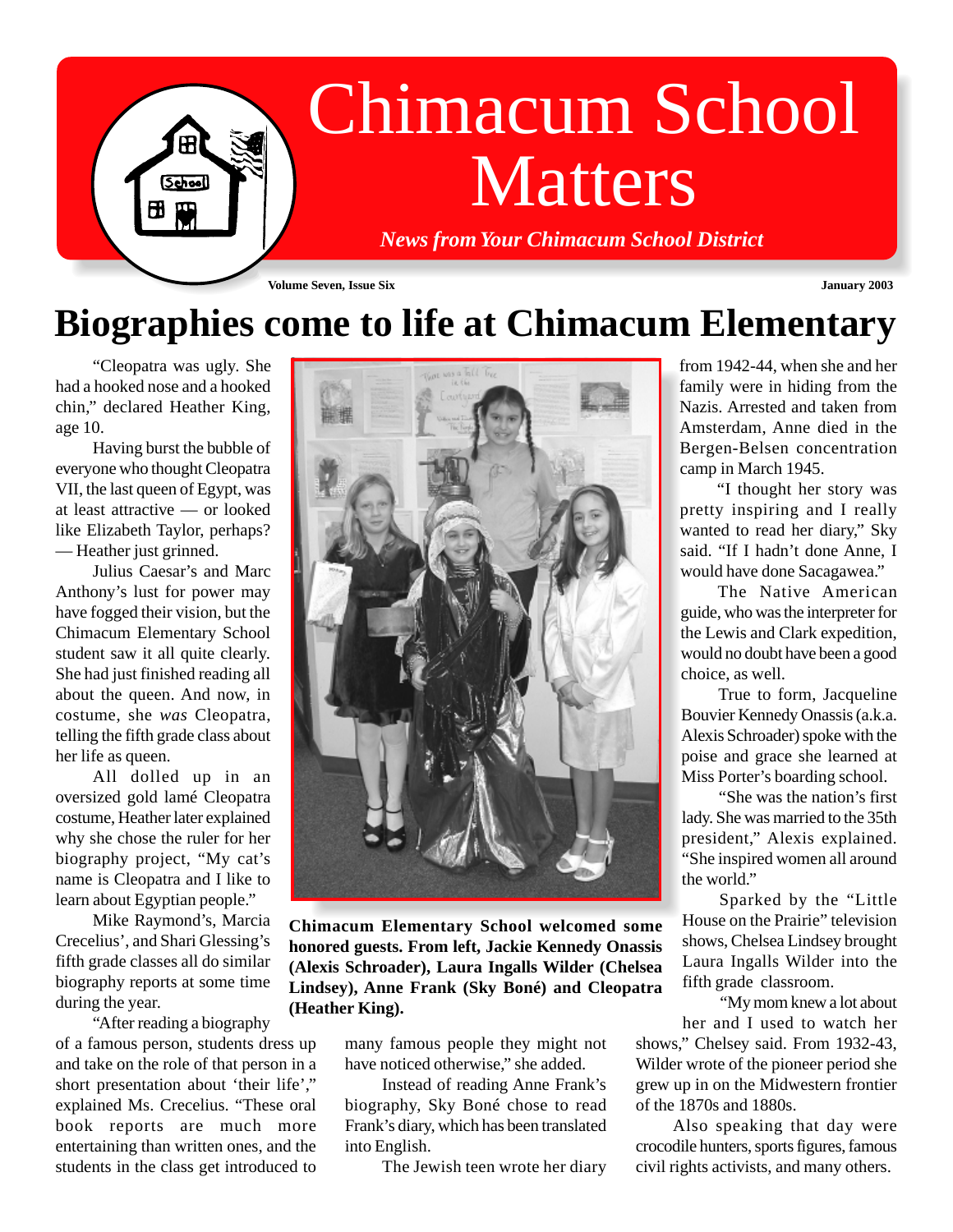## **Students head to college's Young Writers Conference**

Chimacum Schools sent 25 students, from grades 3 to 6, to the Young Writers Conference at Peninsula College. The daylong conference is designed to inspire young writers.

The youngsters were selected by their classroom teachers. Their common bond? They all enjoy writing.

For the past month, each had been working on a manuscript, which they took to share with the others attending the conference.

 Participants came from all over the Kitsap and

Olympic peninsulas to take part in the Olympic Educational Service District #114's big event.

Port Townsend writer/illustrator Max Grover and teacher-turned-author Tom Birdseye were the guest speakers.



**Chloe Robocker, Lauren Graham and Alex Guthrie attended the Young Writers Conference on Dec. 17.**

 During the small group sessions, each child learned a new writing technique to later share with their teachers and classmates.

"I love writing, but when I was a kid, I despised writing," declared Chloe

Robocker, 10. "What really got me started writing was that I read a lot. I asked Mom, 'How do they make these books?' She said, 'Well, people write them.' And so, I started writing books." She grinned.

"I like drawing more than I do writing, "admitted Lauren Graham, 9. "I didn't like writing last year."

Lauren was, however, intrigued by her sister's stories of her visit to the Young Writers Conference a few years ago.

 "I like writing about mythological stuff and putting drawings in the story," said Alex Guthrie, 12.

Many of the stories young Alex writes are based on the warrior games he and his friends play at home in the great outdoors.

## **Chimacum teachers honored as Grangers of the Year**



**Fran Gunn teaches first graders at Chimacum Creek Primary School.**



**Sue Phillips is a language arts teacher at Chimacum High** School.

Chimacum Grange #681 named three of our teachers as its "Grangers of the Year" for 2002.

We know we have some amazing teachers on our campus, and these are indeed three extraordinary women. Each of them has been nurturing students for more than 30 years!

 It's an extra special pleasure for us when members of the community recognize the hard work and dedication of our educators. Thank you!





**Nancy Wyatt teaches fifth graders at the Chimacum Middle School.**

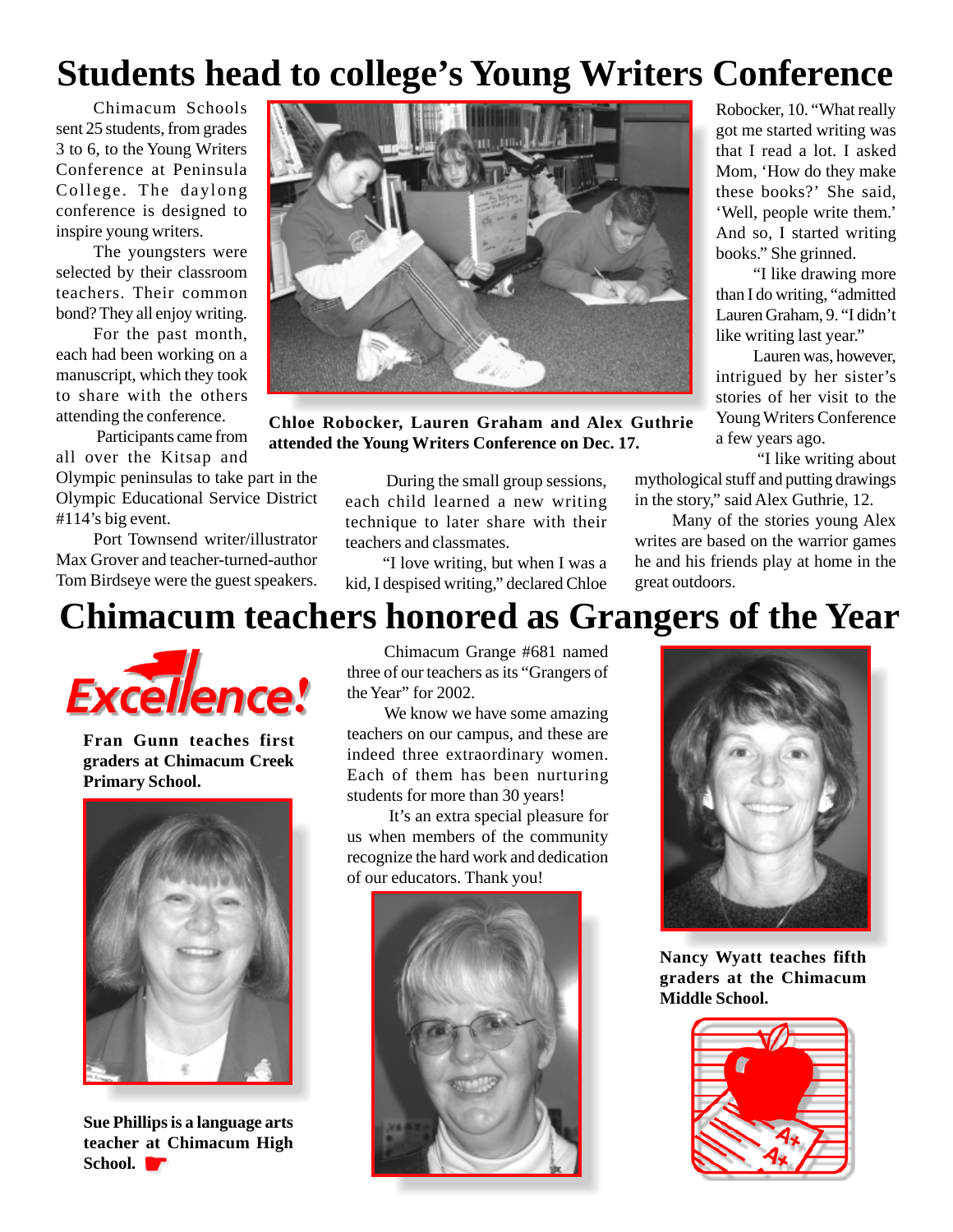## **Advanced classes motivate our students to study hard**

In April 2002, our teaching staff and parents were surveyed to determine the levels of support for various enrichment activities. Across the board, Advanced Placement (AP) college-level courses received the most support of any current enrichment offering, scoring 4.8 out of 5.

It is often difficult for a small rural school, such as Chimacum, to justify to the community the need for a course that only a few students will take. We are fortunate, however, to have teachers determined to provide advanced placement courses to those students who ask for it.

Since 1995, AP English literature and calculus have been offered at Chimacum High School. AP biology was offered last year, and will be offered every other year. In addition to the three official courses, students petitioned to take AP statistics and AP history independently.

It is now noted on the student's transcript that the course was AP.

Having the AP classes available has allowed Jori Pearsall, 17, to stretch his highly-capable mind — and be accepted to Harvard University.

"For a school like that, it's really expected of you to have AP classes," Jori said. "They expect you to have high test scores and high grades, too."

Indeed, when seeking candidates, colleges are looking for advanced classes, standardized test scores and grade point average, in that order.

Jori could have chosen to travel to college to take Running Start classes, or even gone to the University of Washington. Instead, the 4.0 GPA student wanted the social experience of high school.

"I feel there's no reason to rush through high school," Jori said. "I want to enjoy the experience."

Last year, 55 students completed the rigorous coursework; 29 took the final exam for college credit.

"That's a huge number for Chimacum," said Barb Parent, Enrichment Program and Highly-Capable Coordinator. "In the last few years, there's been a real upsurge in the number of kids taking the class. It's just a real opportunity for all of those kids."

One must earn a 3, out of 5, to receive the college credits. Now funded through a grant to help low-income

### **Grant funds AP teachers' training**

Seeking funding to cover the \$400-per-student cost to take an advanced placement college course online, Enrichment Program and Highly-Capable Coordinator Barb Parent ferreted out an \$18,000 windfall. She caught the last two years of a \$9,000 per year grant to increase teacher awareness on how to best serve the needs of the future AP student.

In order to encourage more challenging educational experiences, the district plans to establish "vertical teams", teachers who work together across the grade levels to ensure continuity in the students' education.

This teacher training is a natural continuation of work that had already begun: communication between high school and middle school teachers, and a better articulation of the curriculum.

 It also adheres to the Chimacum School District's Initiative #1: Develop a clear and shared curriculum focus in reading and math.

"We will continue developing leadership in vertical teaming this year with English and language arts teachers. Four teachers from the middle and high schools, self-nominated and selected by the administration, will attend the AP English Vertical Teams Training at the Pacific Northwest AP Institute in Bellevue," said Parent. "This will help provide support for high level instruction, as well as provide leadership for the future development of additional vertical teams."

students, the \$78 tests are available for just \$5 for 31 percent of our students.

Research indicates completing the class (not necessarily taking the test) is a strong indicator that the student will complete a bachelor's degree.

#### **Chimacum staffers support the state Day of Action**

You may have read, or heard, about the statewide "Day of Action" to take place, in Olympia, on Jan. 14.

Our teachers have requested to participate in this Washington Education Association-sponsored "Education Rally", supporting K-12 education and adequate funding for our schools.

The Chimacum School Board granted the request, "In recognition of the importance of fair and adequate compensation for all school employees, and in order to comply with the new federal mandate to 'Leave No Child Behind', and to provide 'quality' teachers for all our children, and, in consideration of the serious financial situation of the Washington state government, which is facing an operating deficit of over \$2 billion in the next biennium and will likely need to make significant cuts in the funding of basic education in our public schools."

Chimacum's certificated staff will be in Olympia to remind our state legislators and the general public that the funding of public education is the paramount duty of the state government, as stated in our constitution.

Consider Jan. 14 our "Snow Day". If we really do need to take another snow day this year, due to inclement weather, it will be added to the end of the school year.